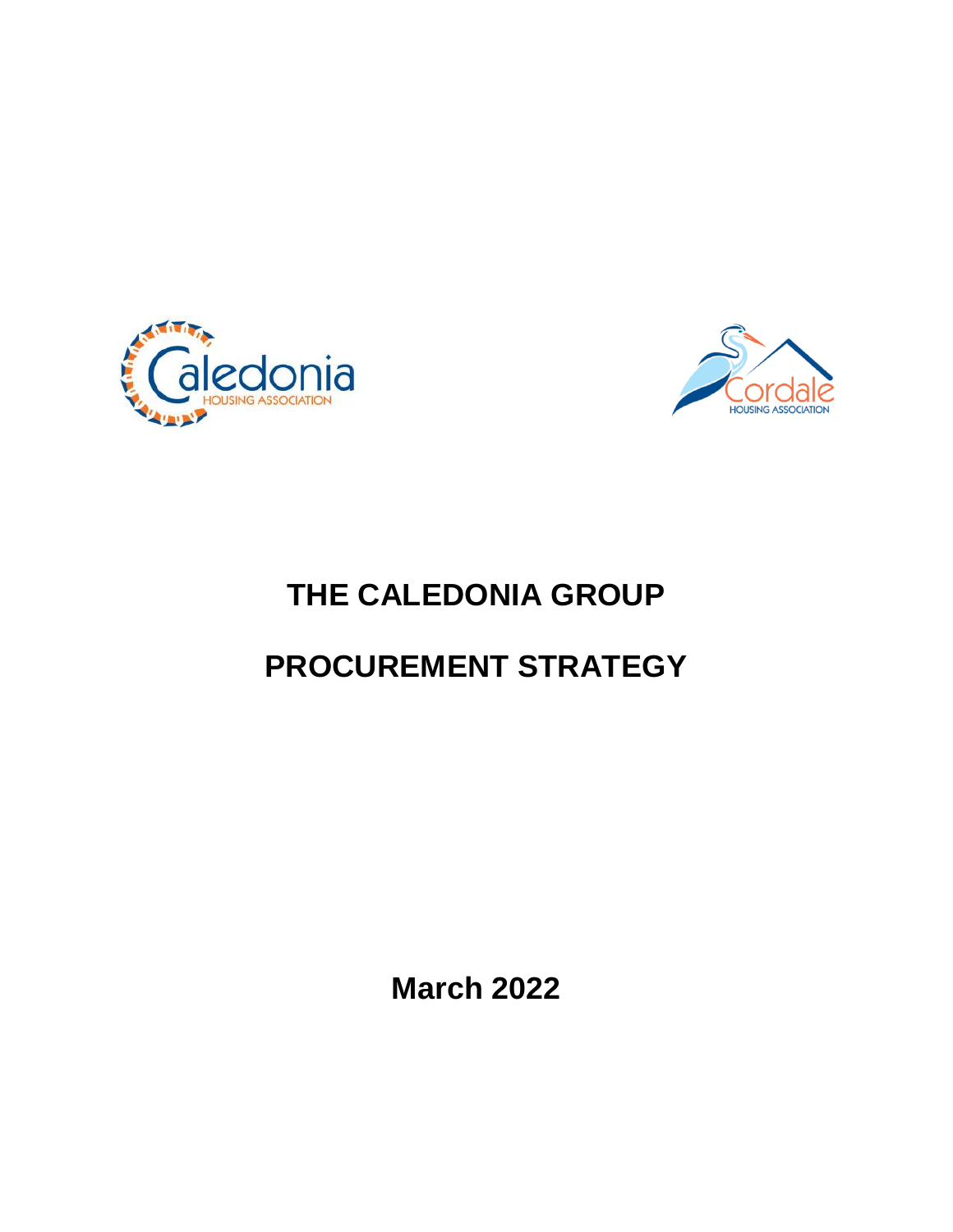# **Contents**

| 1. Introduction                                       | 2              |
|-------------------------------------------------------|----------------|
| 2. Procurement Strategy Aims                          | $\overline{2}$ |
| 3. Procurement Strategy Objectives                    | 3              |
| 4. Outcomes                                           | 3              |
| 5. Spend / Targets                                    | 4              |
| 6. Additional Elements for Consideration              | 7              |
| 7. Implementation Monitoring, Reviewing and Reporting | 9              |
| 8. Policies, Tools and Procedures                     | 10             |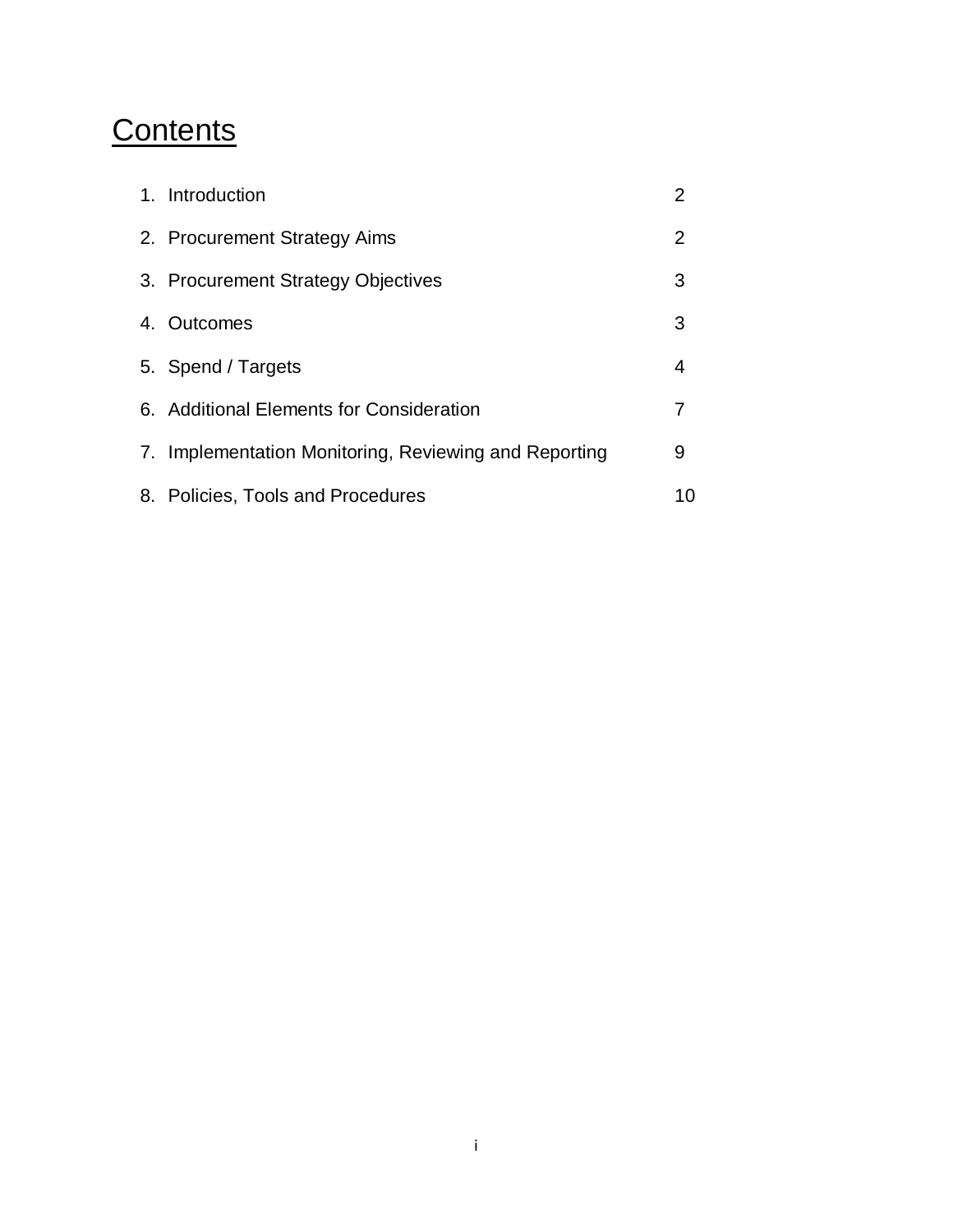# **1.Introduction**

This strategy aims to demonstrate a clear and well-structured approach to the Caledonia Housing Association Group's ("the Group") procurement activities outlining what will be done, and how this will be achieved. The Strategy will be supplemented by an annual Procurement Report which will cover specific activities and plans within each financial year.

In developing a Procurement Strategy, the following principle objectives have been set for procurement exercises:

- To ensure that in the first instance, the procurement process is clear and structured in such a way as to achieve the best value for money;
- To ensure that each procurement exercise is properly researched to consider alternatives and market forces which may impact on the exercise;
- To ensure that existing specifications are challenged and to seek out emerging sources of supply and methods of delivery;
- To ensure that contracts are appropriately managed during the life-cycle of the procurement;
- To ensure that the Group recognises and delivers on its responsibility to fulfil contractual obligations to pay creditors on time;
- To ensure that procurement across the Group is performed in a fair, open, transparent and cost effective manner;
- To ensure that procurement is carried out by appropriately trained staff;
- To ensure that sustainable and socially responsible purchasing is at the heart of what we do

# **2.Procurement Strategy Aims**

The Group's aim for procurement is to provide a high quality, fit-for-purpose Procurement Service which will provide best value for the Group and support in the delivery of its overall aims and objectives.

We will also aim to establish strategic thinking in all procurement efforts resulting in: value for money, responsible stewardship of group resources, protecting the health and safety of stakeholders and members of the public, customer-focused services, innovative suppliers, streamlining of business processes while maintaining organisational and regulatory compliance, with sustainability and diversity woven into everything we do.

This approach will help to deliver against each of the Group's key strategic objectives:

- Achieving Excellence by ensuring that business and customer priorities are reflected in all works and services procured by the Group
- Building Success by ensuring that all works and services are well planned, aligned to business priorities, and are procured effectively to deliver the required value for money
- Creating Innovation by ensuring that all works and services procured reflect identified improvements in key business areas including the Group's broader sustainability objectives
- Developing People by developing the right people with the right skills and mindset to achieve excellence, build success and create innovation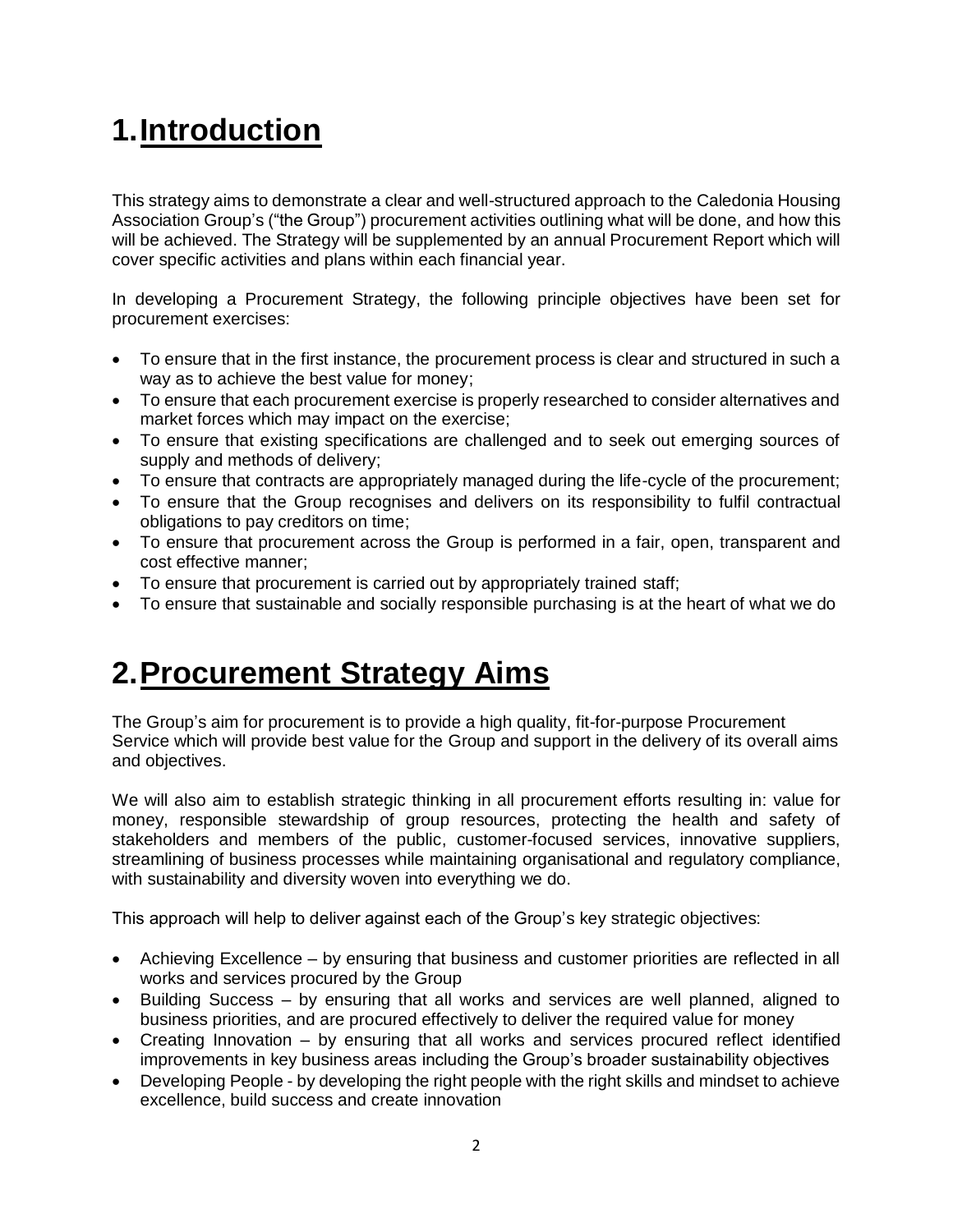# **3.Procurement Strategy Objectives**

### **3.1 The purpose of the strategy is to:**

- Provide a framework for the Group to develop a plan which will achieve continuous improvement in procurement activity;
- Enable procurement to contribute to the Group's overall vision and to provide efficiencies to assist in delivering key priorities and front line services;
- Enhance compliance with relevant policies and procedures;
- Further extend collaboration with other public bodies and suppliers where appropriate;
- Coordinate and plan procurement across the Group.

### **3.2 The objectives of the strategy are therefore to:**

- Elevate the importance of procurement within the Group;
- Ensure that procurement is adequately planned and programmed;
- Build on current levels of performance in terms of procurement;
- Ensure procurement activities are aligned to corporate priorities and strategies, and to support the Group in achieving its targets and goals;
- Ensure all procurement activity is carried out as efficiently as possible to meet procurement savings targets;
- Ensure compliance with legislation and regulation;
- Ensure the group benefits from procurement in terms of economies of scale and efficiency.

# **4.Outcomes**

The following outcomes demonstrate the effective implementation of the Procurement Strategy and can be summarised as follows:

- **Value for Money** ensuring that most economically advantageous solution is achieved through effective procurement activity;
- **Contracts**  ensuring that all spend, that can be positively influenced by our procurement activity, has a corresponding contract;
- **Compliance**  ensuring that all procurement activity, and suppliers contracted by the Association, comply with statutory and regulatory requirements; including requirements in terms of Freedom of Information; General Data Protection Regulations, and Equality & Diversity legislation;
- **Suitability** ensuring that contracts can be structured in such a way as to ensure suppliers have sufficient resources and are committed to improving the service provided to customers;
- **Community Benefits**  ensuring a procurement plan to deliver community benefits through the procurement process is delivered;
- **Sustainability**  ensuring sustainable procurement is delivered across the Group;
- **Equality** ensure equal treatment of all suppliers whilst maintaining transparency and proportionality for all aspects of the procurement process.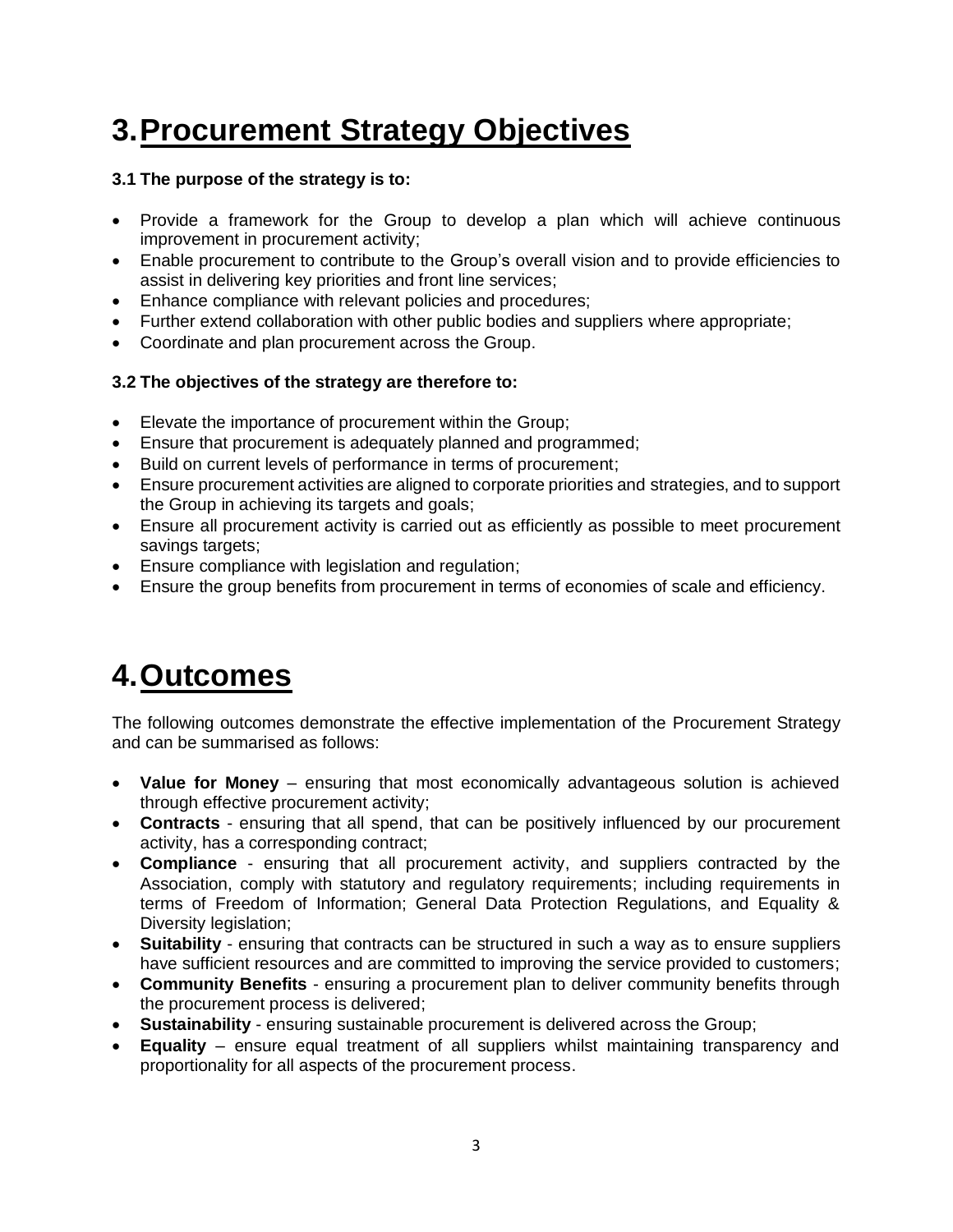# **5. Spend / Targets**

## **5.1 Key areas of spend**

Each of the group partners procures a wide range of services and works. The Annual Procurement report provides a breakdown of spend over a number of higher spend categories for each financial year. By way of illustration, the following table provides a summary of key areas of spend using budget information for 2021/21 –

| <b>Spend Categories</b>                            | <b>Total Annual</b><br>Spend |
|----------------------------------------------------|------------------------------|
| Contractors for new housing developments           | £34.4m                       |
| Contractors planned/cyclical and service contracts | £8.8m                        |
| Reactive/void maintenance                          | £2.4m                        |
| Insurance                                          | £0.5m                        |
| Energy                                             | £1.5m                        |
| Legal & professional services                      | £0.3m                        |
| IT services and support                            | £0.7 <sub>m</sub>            |
| <b>TOTAL OF ITEMS LISTED</b>                       | £48.6m                       |

Please note that each year, a proportion of budgeted spend will already have been influenced by procurement exercises already undertaken and, by the same token procurement exercises to be undertaken in the coming financial year might influence spend levels in subsequent financial years. Each year the level of 'procurement influenceable' spend will determine procurement priorities and activity.

## **5.2 Savings Targets**

The Group acknowledges that Value for Money and achieving savings are of significant importance in the current operating environment. Best practice requires savings and efficiencies to be considered within each procurement exercise.

Annual budgets are agreed by the relevant Governing Body for each of Caledonia and Cordale and it is intended that, through strategic procurement as set out in this document, we would deliver the required Group outcomes within the amounts contained in the approved budget.

In order to deliver the savings identified it is necessary to consider how this will be achieved. Measures to be considered when considering a procurement exercise and the savings to be achieved are listed below :

- Following an open and transparent process;
- Creating attractive contract opportunities for bidders;
- Considering long term arrangements;
- Exploring partnerships and framework agreements;
- Procurement is proportional to requirement;
- Cashable savings for each contract;
- Non-cashable benefits:
- Contracts and/or arrangements established for all areas of spend where possible.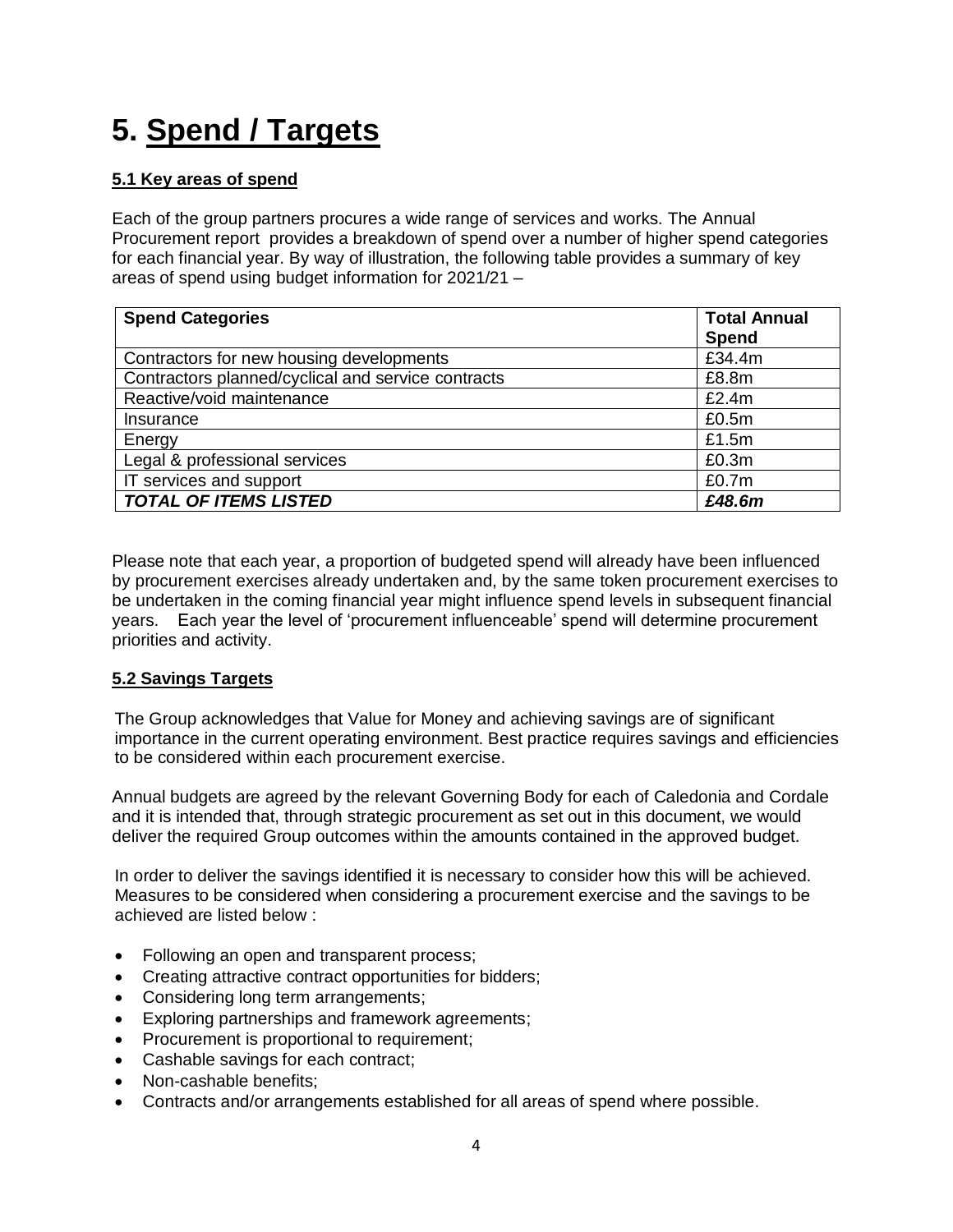# **5.3 Benefits**

The following benefits are anticipated through following the procurement strategy and approach outlined in this document :

- a. Procurement exercise widely advertised creating a wider interest and establish a reputation for being a responsible purchaser;
- b. More interest from suppliers providing greater opportunities for choice;
- c. Longer arrangements result in the Group procuring less often therefore minimising risk.
- d. Potential savings and community benefits also associated with longer term agreements;
- e. Possibility of group partners benefiting from savings if working with others;
- f. Proportional approach to procurement will result in more interest and a greater number of suppliers meeting the relevant criteria;
- g. Documenting 'learnings' from each procurement exercise will provide information to consider improvements for the future
- h. Clear route for purchasing goods and services resulting in more timely decision being taken by well-informed staff members.

### **5.4 Minimising Costs and Maximising Value**

Delivering Value for Money is at the core of the procurement exercises undertaken by the Group. The Group will follow a robust procurement regime to ensure the optimal use of resources to ensure intended outcomes. To achieve this, the Group will award contracts based on a quality / cost basis and comply with relevant legislation.

## **5.5 Improving Spend Profile**

Reducing unplanned spend has been achieved with the introduction of various contracts and rationalisation of suppliers that cover all main areas of spend. Areas for improvement have been identified across Group companies and will be taken forward in conjunction with the Procurement Officer and relevant departments

These are:

- Rationalisation of consultants services;
- Items of work not covered by general contracts / considering further rationalisation of contracts and suppliers;
- Considering how purchases are made across the group.

## **5.6 SME's and Local Suppliers**

SME's and local suppliers will be considered for all contracts. Group partners have a number of contracts and arrangements in place that are particularly suited to SME's and local suppliers. Conversely there are also contracts and arrangements that are suited to larger suppliers due to value and type of requirement. To encourage SME's and local suppliers, the Group will:

- Ensure requirements are proportional to deliverables;
- Openly advertise opportunities;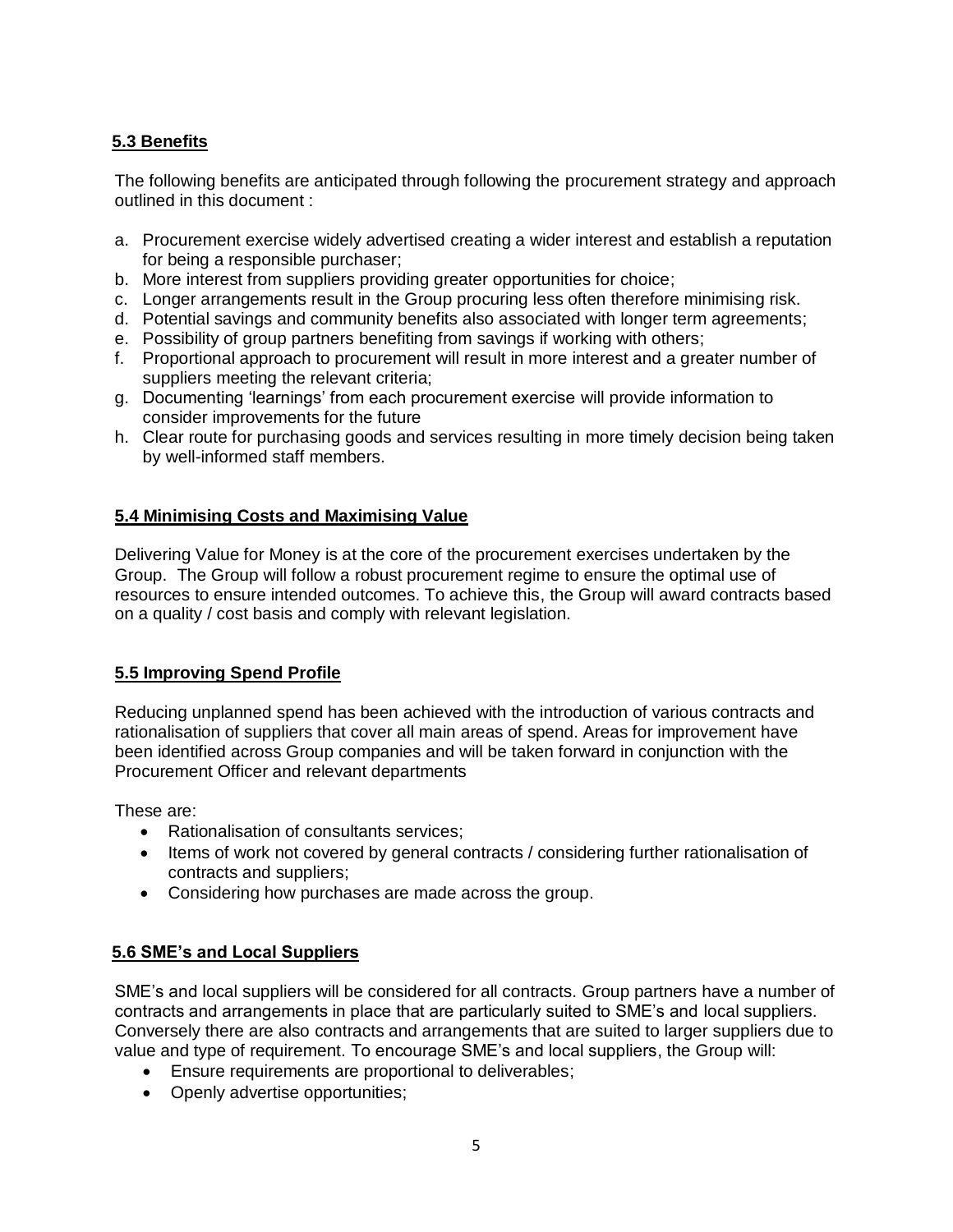- Consult and engage with those affected by our procurement
- Ensure contracts are advertised in a manner that allows maximum participation
- Review our internal processes and documentation to identify potential improvements in how local SMEs can gain opportunities to win Group contracts

#### **5.7 Community Benefits**

The Group is committed to improving equalities and the economic prosperity of the communities in which it operates. Therefore the Group will develop and implement a procurement plan to deliver community benefits through procurement processes.

#### **5.8 Financial Systems**

The QL financial and housing management system is used by all sections across the Group. In terms of finance and procurement this is used to hold supplier information, issue orders, record and log payments and provide reports on spend.

Brixx is financial modelling software that the Group use for medium to long term financial and scenario planning.

Each group partner use various systems and methods to monitor spend and budgets at departmental levels which is used to verify the information held on the QL system.

#### **5.9 Delegated Authority**

Group partners have a schedule of delegated authority which sets out the authorisation levels for:

- The appointment of suppliers, including contractors and consultants;
- Applications and acceptance of offers of funding;
- Payment of suppliers.

#### **5.10 Budget Allocation**

The Group Financial Regulations Policy sets out the Financial Planning, Budgetary Control and Management Accounting arrangements that are followed.

#### **5.11 Mandatory Requirements (Section 15(5) of the [Procurement Reform \(Scotland\) Act](http://www.legislation.gov.uk/asp/2014/12/part/2/crossheading/procurement-strategy-and-annual-report)  [2014\)](http://www.legislation.gov.uk/asp/2014/12/part/2/crossheading/procurement-strategy-and-annual-report)**

It is the Group's policy to adhere to all mandatory requirements as set out in the Procurement (Scotland) Reform Act 2014:

- contribute to the carrying out of its functions and the achievement of its purposes (2.5.1 of the Guidance under the Procurement Reform (Scotland) Act);
- deliver value for money (a balance of cost, quality and sustainability) (2.5.2)
- ensure processes are carried out in compliance with its duty to treat relevant economic operators equally and without discrimination (2.5.3);
- undertake to comply with its duty to act in a transparent and proportionate manner (2.5.4);
- comply with the sustainable procurement duty (2.5.5);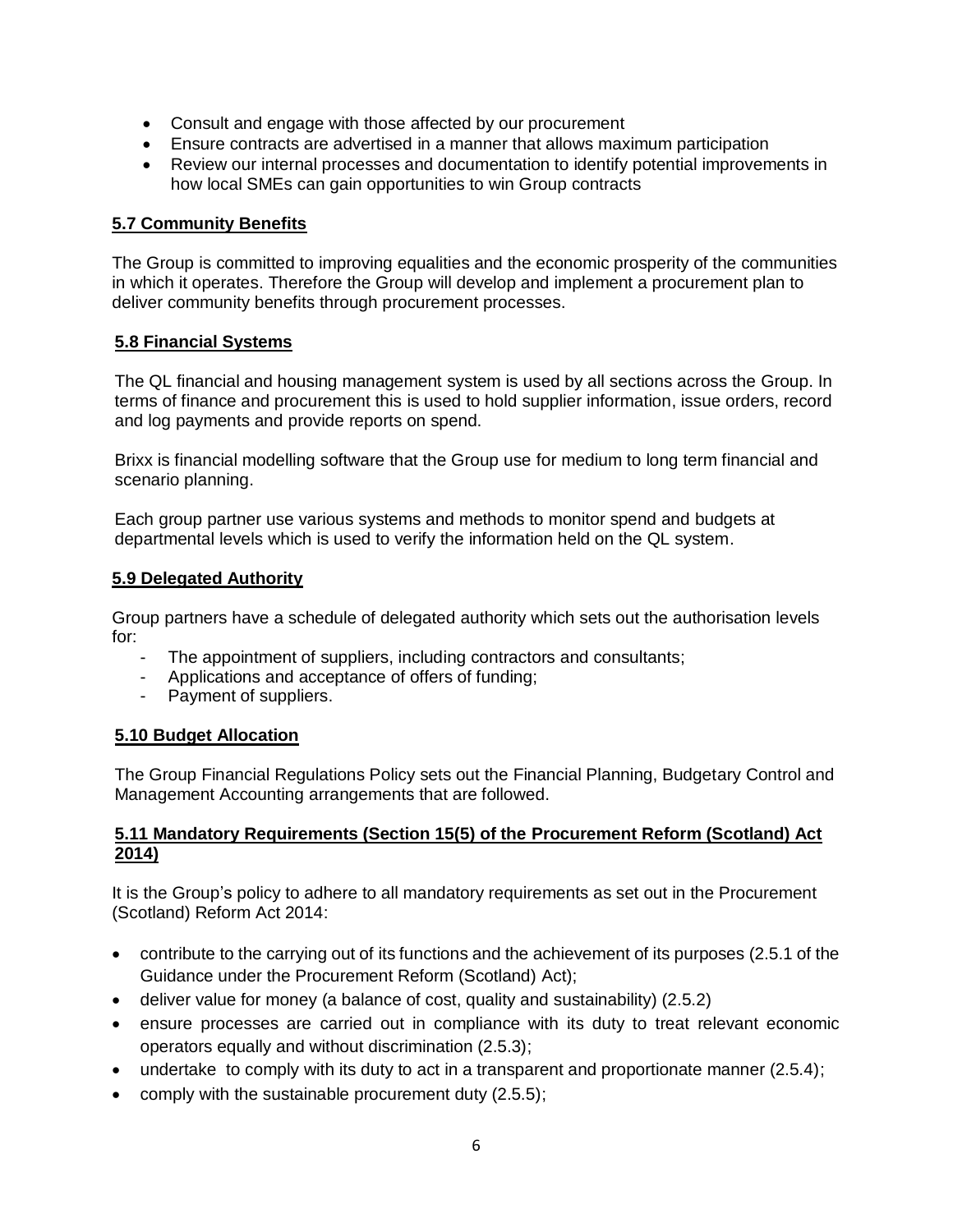- adhere to community benefit requirements (2.5.6);
- consult and engage with those affected by its procurements (2.5.7);
- pay the Living Wage to persons involved in producing, providing or constructing the subject matter of regulated procurements (2.5.8);
- promote compliance by contractors and sub-contractors with the Health & Safety at Work, etc. Act 1974 and any provision made under that Act (2.5.9);
- procure fairly and ethically traded goods and services (2.5.10).

### **5.17 Procurement following Brexit**

The Group will comply with any relevant mandatory requirements following Brexit however it is anticipated that there will be no major changes in the short term. Therefore the Group will ensure that all procuring staff adapt to any changes in procurement rules by:

- Reviewing procurement processes before Brexit and ensuring appropriate procedures are in place for a smooth transition
- Adapting our internal procedures, processes and documentation, where required, to reflect any new requirements of Brexit.

# **6.Additional Elements for Consideration**

In addition to the mandatory requirements, other common elements that the Group will consider are outlined below.

#### **6.1 Defining Supply Need**

Supply need is determined by operational need and the criteria set out in the Group's Business Plan.

It is acknowledged that the various departments within the Group have differing supply needs. Most departments purchase goods and services however at varying levels of expenditure and at different frequencies.

A contracts register has been established and is to be maintained by all departments that procure goods and services. The information contained within the register details the level of expenditure being considered and if there is a contract already in place or if another needs to be established.

The approach to determining supply will differ across various departments of the Group.

#### **6.2 Ability of the Group to Procure**

The core function of the Group is not procurement however we will comply with legislation and best practice. Procurement responsibility falls to a wide range of staff including Directors, Managers and Officers. The Group staffing structure includes a dedicated Procurement Officer who will maintain the importance of procurement within the Group. Procurement will be carried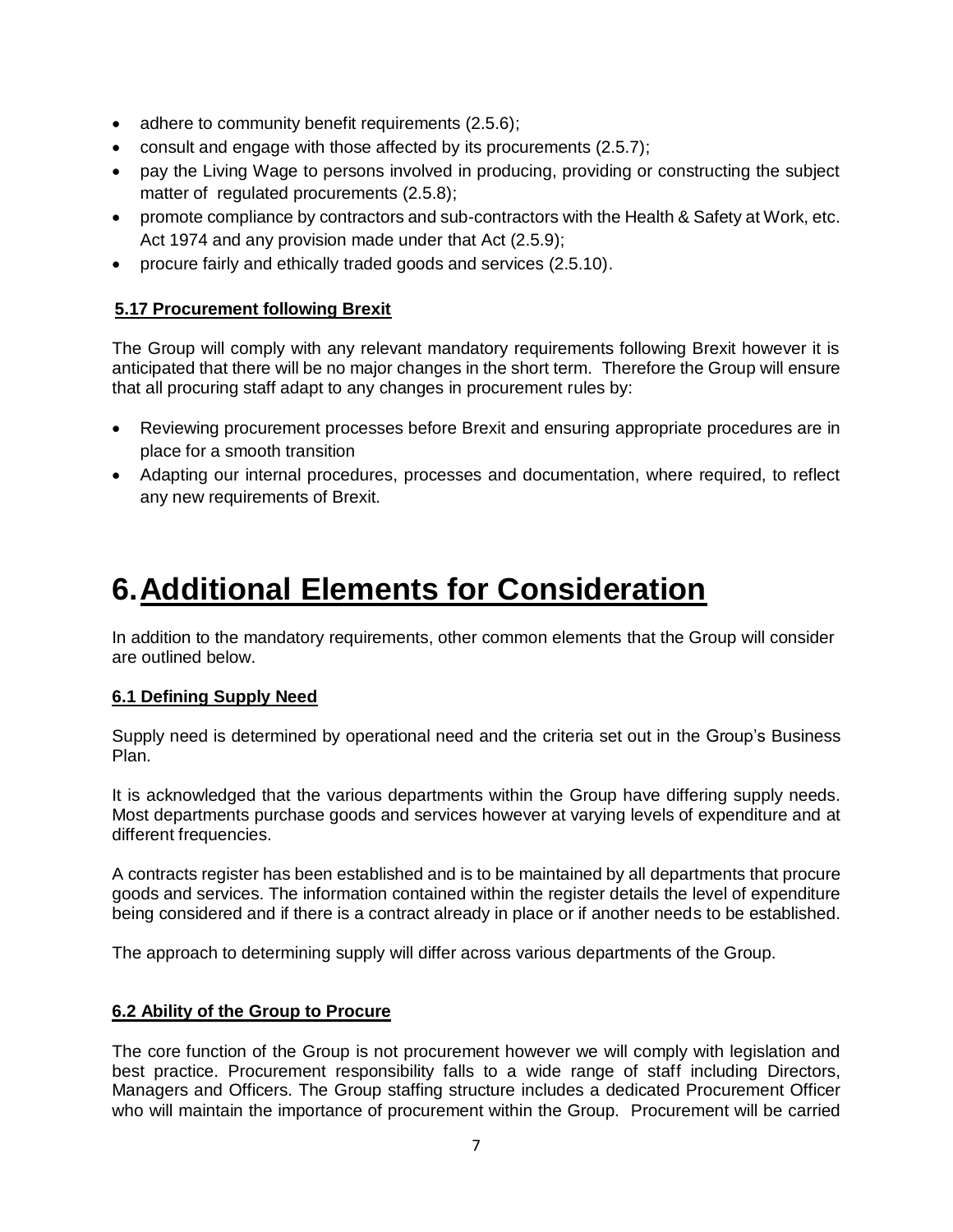out by existing staff as part of their role with support and advice provided by the Procurement Officer where needed.

Procurement competency will be assessed within the organisation periodically using tools such as the Scottish Procurement Competency Framework.

#### **6.3 People and Skills**

Staff who carry out procurement within the Group are experienced and skilled in their area of expertise. It is acknowledged by the Group that procurement is a separate skill set and training has been and will continue to be provided to those who carry out procurement exercises. Identification of skills gaps and determining what training is required will be rolled out as procurement legislation and best practice changes.

#### **6.4 Roles and Responsibilities**

Governance of the procurement process will be achieved by clearly identified roles and responsibilities of the individuals involved. Table viii below provides a summary of this.

| <b>Table viii: Roles and Responsibilities</b> |                                                                                                                                                                                                                                                                                                |  |  |  |
|-----------------------------------------------|------------------------------------------------------------------------------------------------------------------------------------------------------------------------------------------------------------------------------------------------------------------------------------------------|--|--|--|
| Governing Body                                | Provide sponsorship and ensure appropriate governance and<br>organisational arrangements are in place. Ensure sufficient<br>skilled resources and that the procurement function is<br>recognised in wider organisational policies.                                                             |  |  |  |
| <b>Relevant Functional Director</b>           | Ensure that the function is appropriately staffed, organised and<br>supported to deliver procurement requirements.                                                                                                                                                                             |  |  |  |
| Operational Managers &<br><b>Officers</b>     | Deliver user requirements whilst ensuring compliance with<br>legislation, achieving Best Value and management of<br>contracts.                                                                                                                                                                 |  |  |  |
| <b>Procurement Officer</b>                    | Elevate and sustain the importance of Procurement within the<br>group. Provide advice for those procuring, assist in<br>determining most effective solutions. Ensure that procurement<br>is planned and programmed to meet requirements, and<br>arrangements are in place to manage contracts. |  |  |  |

#### **6.5 Organisational Enhancements**

The Group has established levels of delegated authority which are linked to staff position within the organisation. The purpose of this is to ensure that any major spend, plan to spend or procurement exercise is either overseen or approved by the appropriate staff member.

#### **6.6 Identification and Management of Risks and Opportunities**

The Group recognises that risk is an inevitable part of its work, and effective risk management optimises the balance between risk and control. The Group Risk Management Strategy sets out:

- The Group's risk appetite;
- Risk management process;
- Key roles and responsibilities;
- Procedures for assessment, evaluation, monitoring and reporting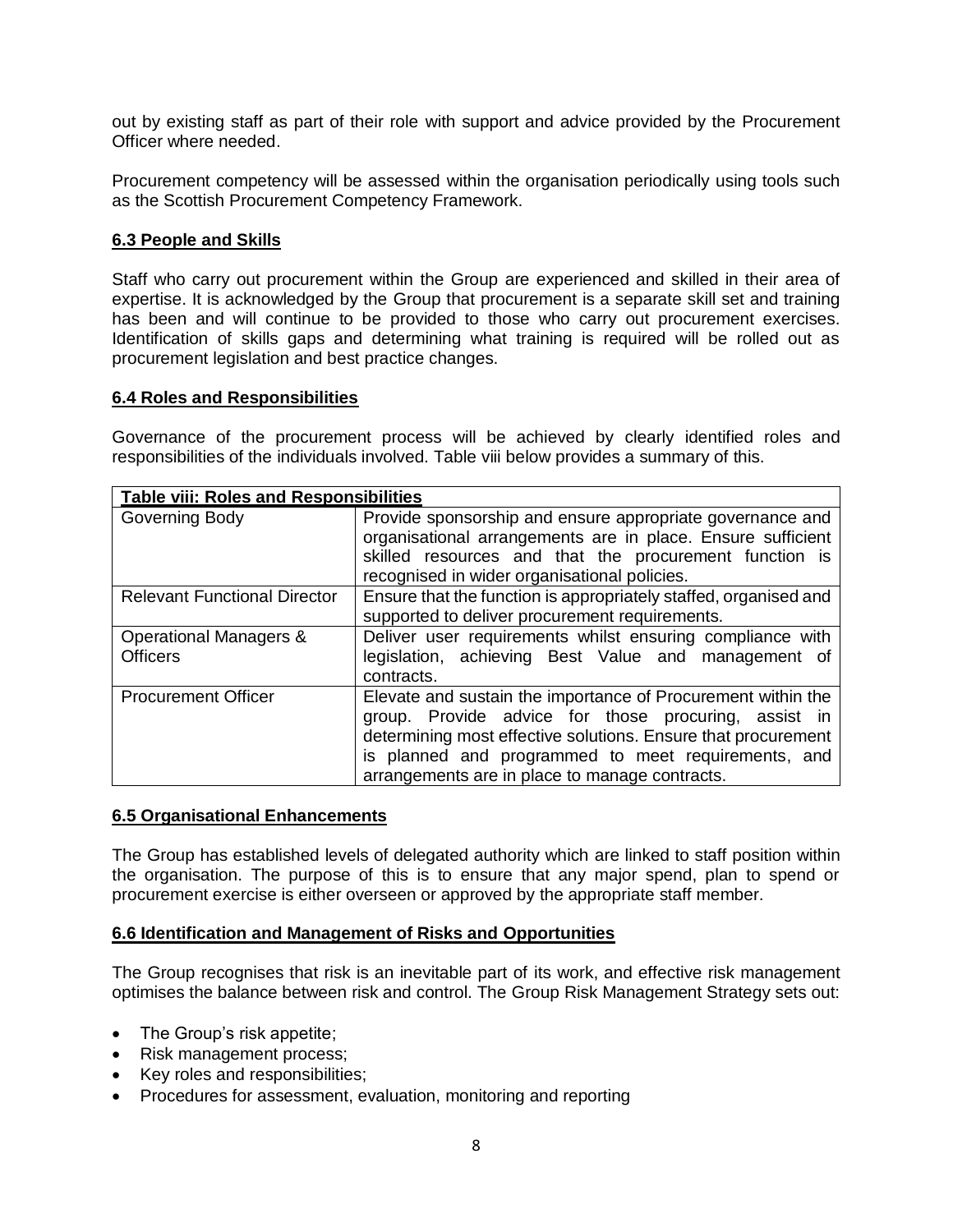The Group Project Risk Appraisal Policy and Group Housing Development Appraisal are closely associated with the Risk Management Policy and set out the risk appraisal process to be followed for capital and other projects dependent on the nature and value of the project.

# **7.Implementation, Monitoring, Reviewing and Reporting**

## **7.1 Implementation**

The Procurement Officer is responsible for the development and ongoing monitoring and review of the Group Procurement Strategy.

Implementation of the Procurement Strategy and Policy will be the responsibility of each Directorate within the Group.

Each Director, (or delegated Manager) will be responsible for ensuring that the function and therefore the strategy is appropriately staffed, organised and principles are supported to deliver procurement requirements.

## **7.2 Monitoring**

Monitoring will be carried out annually and will consider targets that have been set for the year and the criteria set out in the Annual Procurement Report Requirements. A contracts register will be maintained to keep an accurate record of all contracts entered into by Group companies, and in order to plan future procurement activity. The Contracts Register can be found at the following location:

[H:\Shared Documents\Contracts Register\Master Caledonia Contract Register.xls](file://///iom-cha-fs1.caledoniaha.co.uk/Groups$/Shared%20Documents/Contracts%20Register/Master%20Caledonia%20Contract%20Register.xls)

#### 7.2.1 Annual Procurement Report

The Procurement Reform (Scotland) Act 2014 states that purchasing organisations must report on procurement activity annually. Specific measures to be reported by the Group via the Annual Report are:

- 1. To prepare an annual procurement report on its regulated procurement activities as soon as reasonably practicable after the end of that financial year.
- 2. The report will include:
	- a. a summary of the regulated procurements that have been completed during the year covered by the report;
	- b. a review of whether those procurements complied with the authority's procurement strategy;
	- c. to the extent that any regulated procurements did not comply, a statement of how the authority intends to ensure that future regulated procurements do comply;
	- d. a summary of any community benefit requirements imposed as part of a regulated procurement that were fulfilled during the year covered by the report;